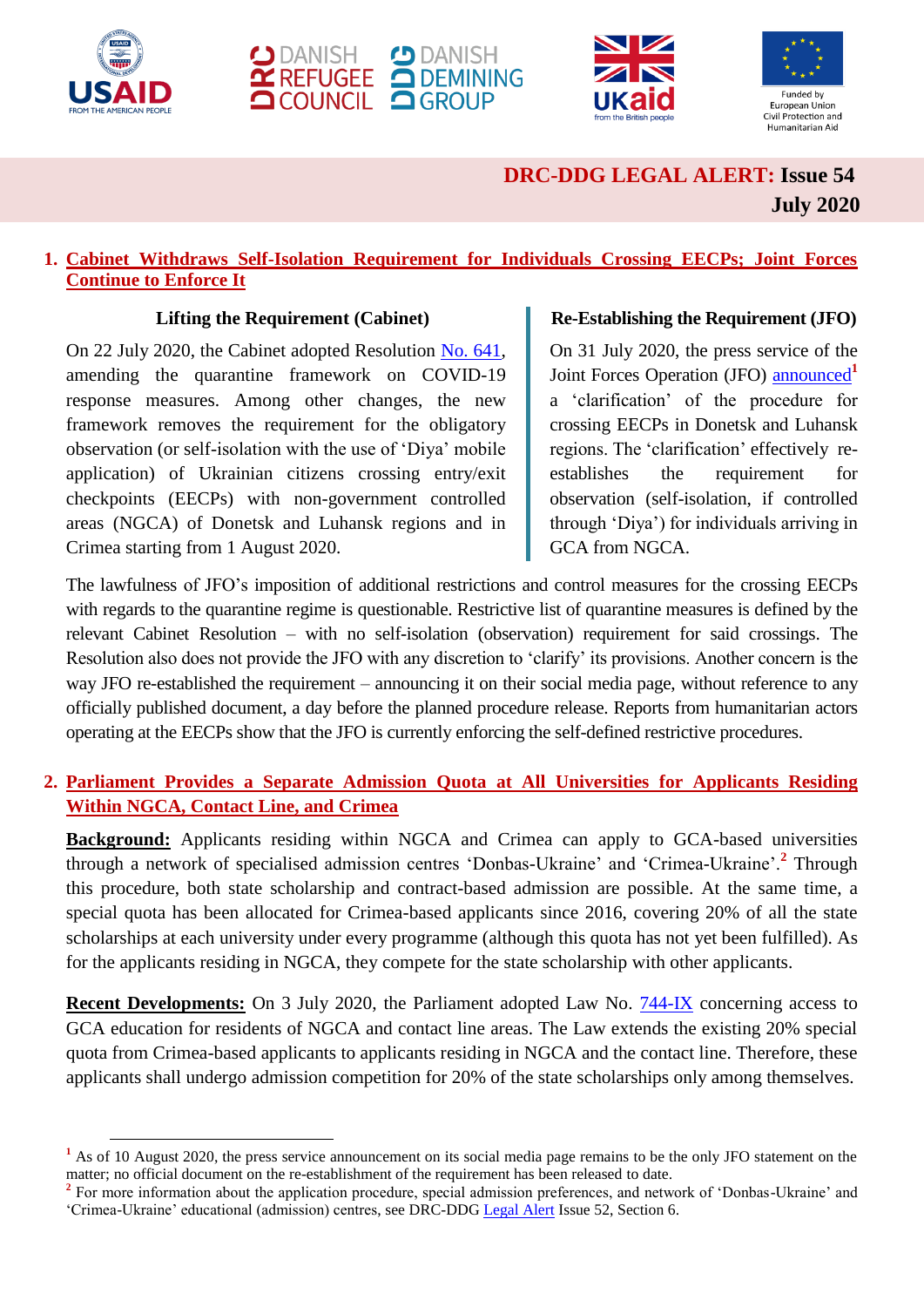

In case the number of eligible applicants exceeds the quota, those who were not awarded a scholarship through the competitive process can still be admitted on a contract basis (i.e. paying full tuition fees).

### **3. Ministry of Reintegration of Temporary Occupied Territories Adopts New List of Items Restricted/Prohibited for Movement Through the Contact Line**

On 14 July 2020, the Ministry of Reintegration of Temporary Occupied Territories issued Decree [No. 52](https://mtot.gov.ua/files/uploads/7c2e5b20-cbea-11ea-876c-9190e075a72c.pdf) adopting a new List of Goods restricted or prohibited for movement through the contact line. The new edition to the List is based on the one provided back in November 2019. **3**

The most significant change is the increase of the maximum sum of cash allowed to be transferred **from GCA to NGCA** – from 20,000 UAH to 50,000 UAH (or equivalent). Other major provisions remain the same:

| <b>Issue</b>                                          | <b>From GCA to NGCA</b>                                                                                                                                                       | <b>From NGCA to GCA</b>                                                                                                                                                  |  |
|-------------------------------------------------------|-------------------------------------------------------------------------------------------------------------------------------------------------------------------------------|--------------------------------------------------------------------------------------------------------------------------------------------------------------------------|--|
| <b>Movement</b><br>of Cash                            | - The Maximum sum of cash increased<br>from 20,000 to 50,000 UAH.                                                                                                             | - The same maximum of 50,000 UAH<br>with a possible increase upon approval<br>of the coordination centre.                                                                |  |
| <b>Movement</b><br>of Goods<br>and<br><b>Personal</b> | - All the goods not included on the<br>restricted/prohibited list are allowed for<br>transportation with no limits on their<br>value/weight/quantity.                         | - All the goods not included on the<br>restricted/prohibited list are allowed for<br>transportation under the following limits:<br>10,000 UAH in value, 75 kg in weight. |  |
| Items <sup>4</sup>                                    | <b>Personal items</b> are permitted for movement in any direction within a certain quantity;<br>$\bullet$<br>Restricted/prohibited items' list remains the same.<br>$\bullet$ |                                                                                                                                                                          |  |

## **4. Government Enhances State Assistances to Low-Income Families, Pensioners Requiring External Care, and Children Under Custody**

On 25 June 2020, the President signed Law [No. 646](https://zakon.rada.gov.ua/laws/show/646-IX#Text) concerning state assistances on guardianship and supervision as well as assistance to low-income families.

### **Salient features of the Law:**

| <b>Assistance to Low-Income Families</b>                                                                                                                                                                                                                        | <b>Assistance on Custody</b>                                                                                                                                                                  |
|-----------------------------------------------------------------------------------------------------------------------------------------------------------------------------------------------------------------------------------------------------------------|-----------------------------------------------------------------------------------------------------------------------------------------------------------------------------------------------|
| i) Maximum limit of the assistance has increased<br>from 75% to 100% of the family's subsistence<br>level. Family subsistence level is defined by<br>summing up subsistence levels of all family<br>members, differing based on their age (see<br>section $6$ ; | Size of the assistance for custody of children<br>has increased from 2 to 2.5 subsistence levels<br>(see section 6); in the case of differently-abled<br>children, to 3.5 subsistence levels. |

 $\overline{a}$ <sup>3</sup> For more information, please see DRC-DDG Legal Alert Issue No. 46: November 2019, Section 3.

<sup>&</sup>lt;sup>4</sup> For the full list of personal items and goods restricted/prohibited for movement through the contact line, please see Ministry of Reintegration of TOT's Decre[e No. 52](https://mtot.gov.ua/files/uploads/7c2e5b20-cbea-11ea-876c-9190e075a72c.pdf) (in Ukrainian).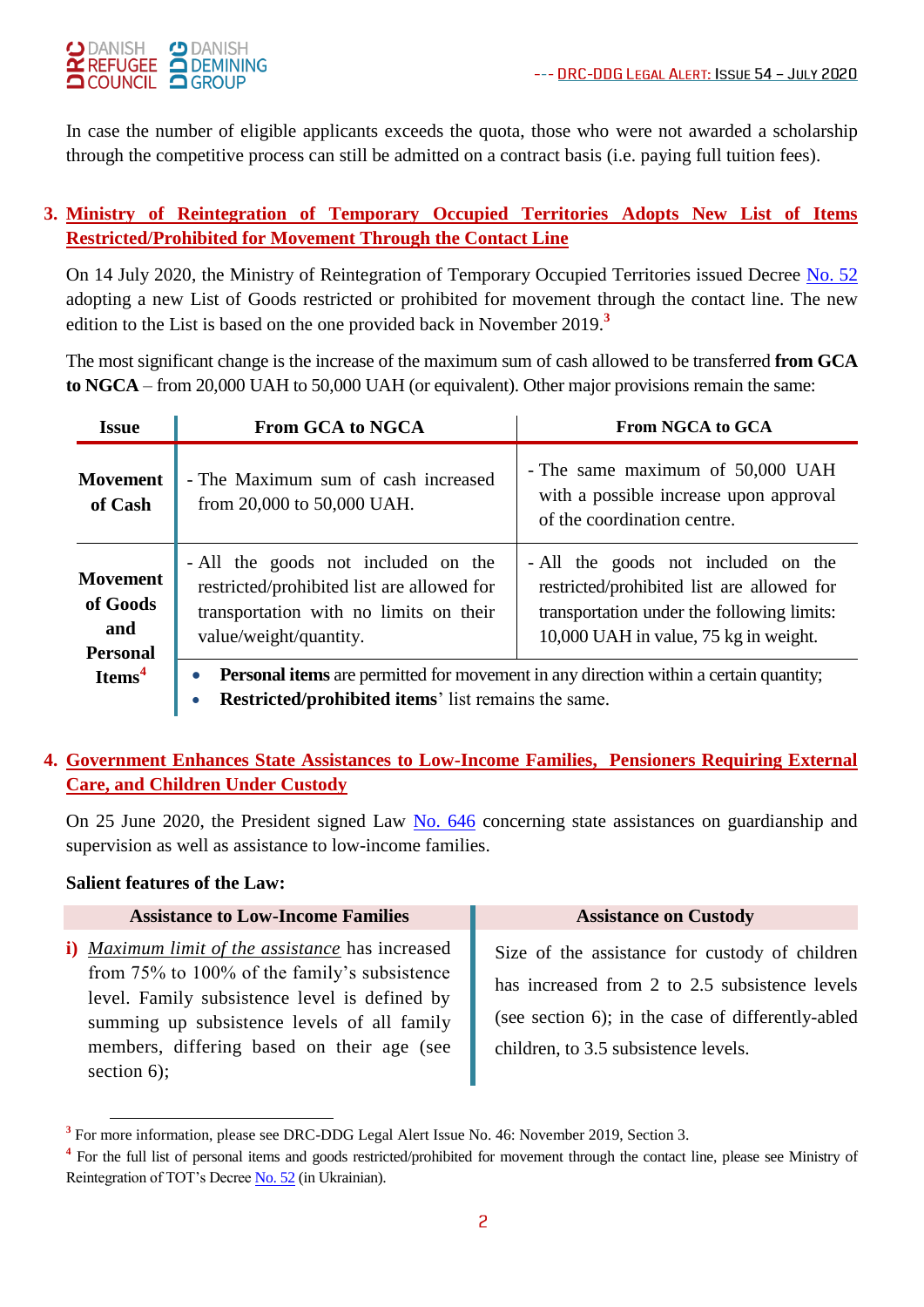

**ii)** *One-time assistance for economic selfefficiency* will be provided to low-income family members who are unemployed but able to work – as an interest-free loan for starting a business. Framework for the assistance is to be further provided by the Cabinet.

#### **Assistance to Elderly Requiring External Care**

*Assistance to older pensioners requiring permanent external care*: pensioners of 80 years and above who require permanent external care**<sup>5</sup>** are eligible for a monthly assistance of 685 UAH.

Assistances for custody and assistance to older pensioners requiring permanent external care are to be applied retrospectively, from 1 January 2020. Procedure for allocation of payments for this period shall be specified by the Cabinet.

### **5. Cabinet Announces Monetisation of 'Baby Boxes' Natural Assistance**

**Background:** Starting from September 2018, the Cabinet launched the 'baby box' pilot project. Under the project, parents are provided with a set of items of a total value of 5,000 UAH for the care of newborn children. Because of difficulties with procurement and logistics, 'baby boxes' could sometimes not be provided to families in due time. The 'baby box' project was an addition to the existing monetary assistance upon child's birth. Parents are entitled to 10,320 UAH of immediate payment after the birth and an additional payment of 860 UAH per month for the following three years (41,280 UAH in total).

**Recent Developments:** On 29 July 2020, the Cabinet [announced](https://www.kmu.gov.ua/news/minsocpolitiki-rozpochinaye-realizaciyu-pilotnogo-proektu-po-monetizaciyi-odnorazovoyi-naturalnoyi-dopomogi-pakunok-malyuka) the monetisation of the 'baby boxes'. Starting from 1 September 2020, parents will be provided with a 5,000 UAH debit card to cover babycare items bought directly by themselves. To obtain it, the parents have to contact a 'Privat Bank' branch and further follow up with the local office of the State Social Protection Service. The 5,000 UAH limit can only be used within the trade networks defined by the Ministry of Social Policy.

#### **6. Periodic Increase in Living Wage and Minimal Pension Applies from 1 July 2020**

[State budget 2020](https://zakon.rada.gov.ua/laws/show/294-20/) prescribes a periodic increase of minimal living wages for different social groups. Accordingly, the second living wage increase*—*out of the three planned for the year 2020*—*came into effect on 1 July 2020. It also provides an increase in the minimum pension:

| <b>Living Wage Type / Social Value</b>                                 | <b>Former (UAH)</b> | <b>Current (UAH)</b> |
|------------------------------------------------------------------------|---------------------|----------------------|
| <b>General Living Wage</b>                                             | 2,027               | 2,118                |
| Living Wage for Children under 6 y.o.                                  | 1,779               | 1,859                |
| Living Wage for Children from 6 to 18 y.o.                             | 2,218               | 2,318                |
| Living Wage for Persons Able to Work                                   | 2.102               | 2.197                |
| Living Wage for Persons Who Lost Their<br>Ability to Work <sup>6</sup> | 1,638               | 1,712                |

<sup>&</sup>lt;sup>5</sup><br>
Such status is provided under the examination of the special administrative body – medico-social expert committee.

<sup>&</sup>lt;sup>6</sup> Under the Ukrainian regulation 'persons who have lost their ability to work' include individuals eligible for age-based pension and differently-abled persons.